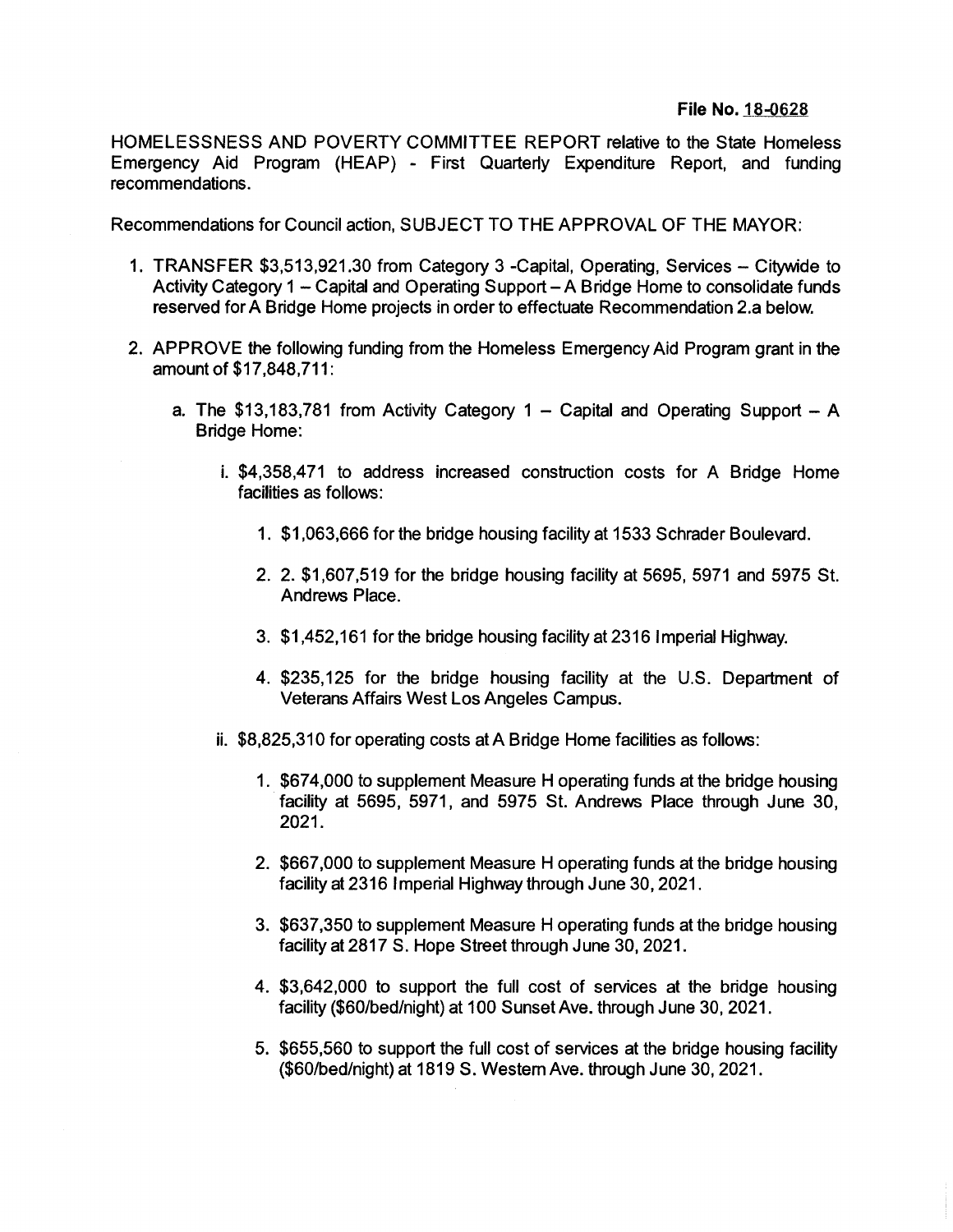- 6. \$2,549,400 to support the full cost of services at the bridge housing facility (\$60/bed/night) at 625 La Fayette Place through June 30, 2021.
- b. \$2,698,250 from Activity Category 2 Capital and Operating Support Skid Row:
	- \$593,250 for the Los Angeles Homeless Services Authority to implement **i.** tenant improvements at 538 San Pedro Street in order to establish a new location for The Bin voluntary storage facility.
	- \$779,000 for the Los Angeles Homeless Services Authority to support two (2) **ii.** Homeless Engagement Teams dedicated to Skid Row through June 30, 2021.
	- iii. \$750,000 for The People Concern to provide shower and restroom access 24 hours per day, seven days per week next to the new location for The Bin through June 30,2021.
	- iv. \$266,000 for St. Vincent De Paul to expand restroom access through June 30, 2021**.**
	- v. \$250,000 for the Department of General Services to purchase and install five (5) drinking fountains at Pit Stop locations in Skid Row.
	- \$60,000 for the Los Angeles Department of Sanitation to install and service a **VI.** total of six (6) sharps collection boxes in Skid Row to be co-located at four (4) Pit Stop locations, The Bin, and the ReFresh Spot through June 30, 2021.
- c. \$1,966,680 from Activity Category <sup>4</sup> Youth Set-Aside for <sup>54</sup> bridge housing beds for youth at the bridge housing facility at 100 Sunset Ave (\$60/bed/night) through June 30,2021.
- 3. INSTRUCT the General Manager, Housing and Community Investment Department, to amend the contract with the Los Angeles Homeless Services Authority for Homeless Emergency Aid Program funding to include the following funds and services:
	- a. Homeless Outreach Program Integrated Care System for the bridge housing facility at 5695 St. Andrews Place - \$758,100:
		- i. Operating costs through June 30, 2021 \$674,000 to supplement Los Angeles County Measure H funding for operating costs at the Schrader Boulevard *A Bridge Home* site through June 30, 2020.
		- ii. Furniture, fixtures, and equipment (funds previously approved under Council file No. 18-0654)-\$84,100.
	- b. The People Concern-\$1,501,100:
		- i. For the bridge housing facility at 2316 Imperial Highway \$751,100:
			- 1. Operating costs through June 30, 2021 \$667,000.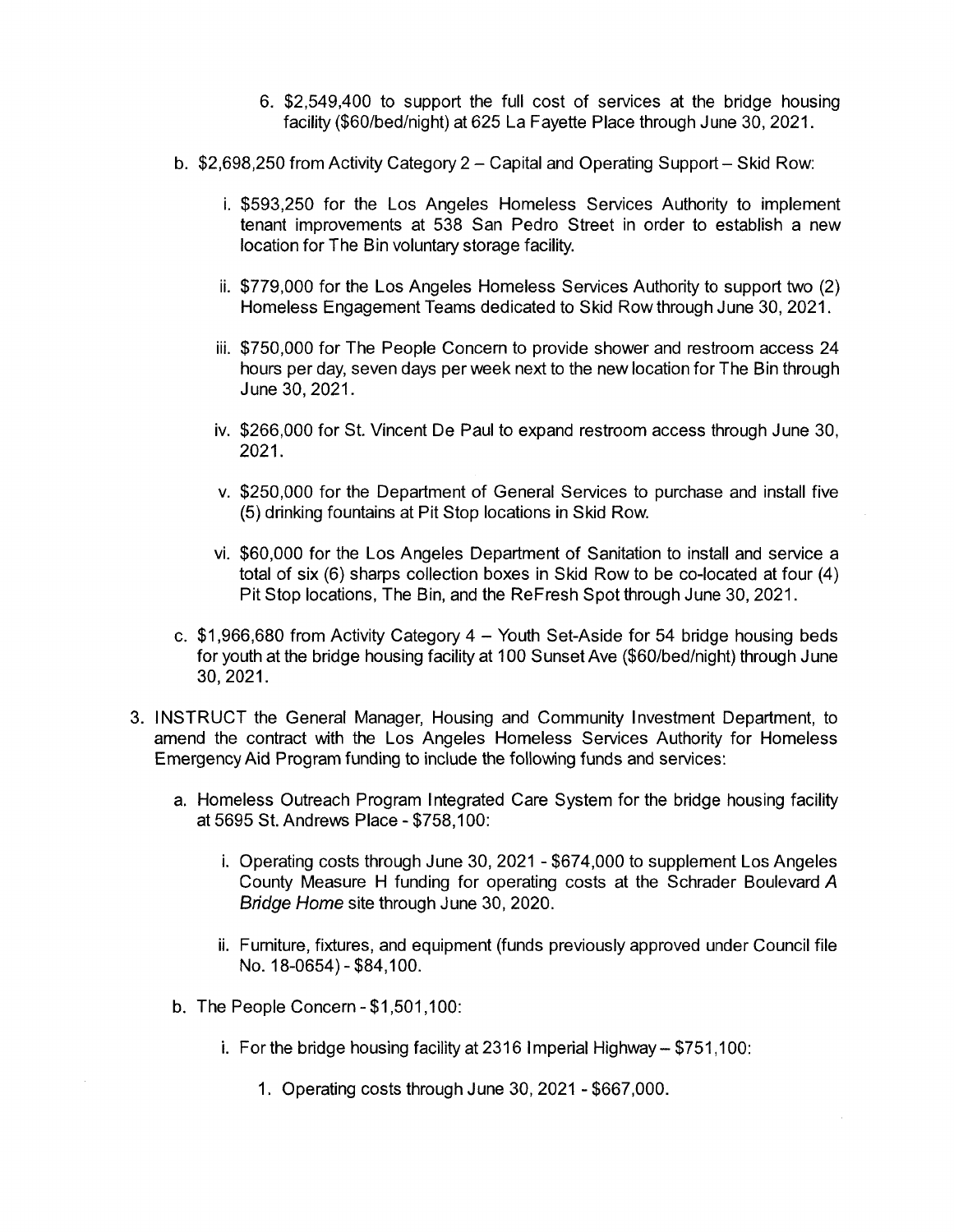- 2. Furniture, fixtures, and equipment funds previously approved under Council file No. 18-0651) - \$84,100.
- ii. For expanded shower and restroom access 24 hours per day, seven days per week at a facility next to the new location for The Bin through June 30, 2021 - \$750,000.
- c. Volunteers of America Los Angeles for operating costs at the bridge housing facility at 2817 S. Hope Street through June 30, 2021 -\$637,350.
- d. 1736 Family Crisis Center for operating costs at the bridge housing facility at 1819 S. Western Ave. through June 30, 2021 - \$655,560.
- e. The Salvation Army for operating costs at the bridge housing facility at 625 La Fayette PI. through June 30, 2021 - \$2,549,400.
- f. People Assisting the Homeless for the bridge housing facility at 100 Sunset Ave. -\$5,860,980:
	- i. Operating costs through June 30, 2021 \$5,608,680.
	- ii. Furniture, fixtures, and equipment (funds previously approved under Council file No. 18-0510)-\$252,300.
- g. Los Angeles Homeless Services Authority \$1,372,250:
	- i. For tenant improvements at 538 San Pedro Street in order to establish a new location for The Bin voluntary storage facility - \$593,250.
	- ii. To support two (2) Homeless Engagement Teams dedicated to Skid Row through June 30, 2021 - \$779,000.
- h. St. Vincent De Paul to support expanded restroom access through June 30, 2021 \$266,00.
- 4. Relative to the Controller instructions provided in Attachment B of the City Administrative Officer (CAO) report dated April 23,2019 :
	- a. Instruct the City Clerk to place the instructions provided in Attachment B of the CAO report dated April 23, 2019, on the Agenda of the first regular Council meeting on **July 1,2019,** or shortly thereafter.

Authorize the Controller to implement the instructions provided in Attachment B, upon approval by Council, and authorize the City Administrative Officer (CAO), or designee, to prepare additional Controller instructions and make any technical and/or accounting corrections or clarifications to the attached instructions in order to effectuate the intent of this report, and authorize the Controller to implement those instructions.